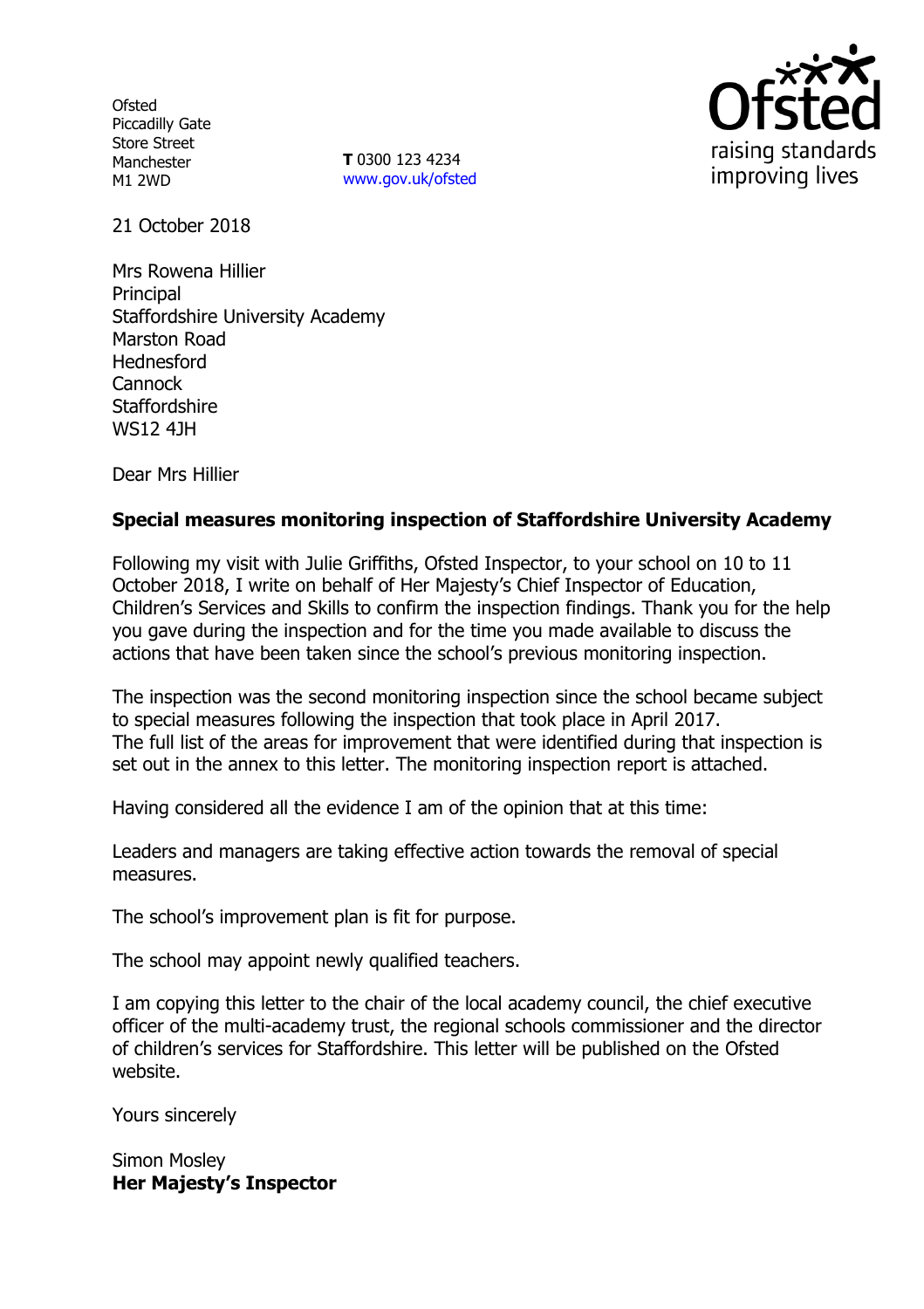

### **Annex**

# **The areas for improvement identified during the inspection that took place in April 2017.**

- Improve outcomes for pupils, especially lower-ability disadvantaged pupils in key stages 3 and 4, by:
	- ensuring that whole-school planning is sharply focused on effective strategies for improving the learning and progress of all pupils
	- ensuring that staff have a clear understanding of what pupils can achieve and an accurate understanding of pupils' starting points
	- addressing, as a matter of urgency, the underachievement of lower-ability pupils in both key stages 3 and 4 so that there is no repeat of the poor examination results at GCSE and A level.
- Improve quality of teaching in key stages 3 and 4 by ensuring that:
	- teachers have well-informed expectations of all pupils and do not settle for poorly presented, incomplete or superficial work in their books
	- pupils of all abilities know what they need to do to improve their work and make progress
	- learning is appropriately challenging and that slow progress and low standards of work from disadvantaged pupils are not accepted.
- **IMPROVE pupils' personal development, behaviour and welfare by:** 
	- improving the attendance of all vulnerable pupils so they do not miss learning time
	- ensuring that behaviour in lessons is good
	- improving the ways in which all pupils show respect for each other and their teachers.
- Improve the effectiveness of leadership and management, including governance, by:
	- developing relationships with external partners and agencies that provide objective and accurate evaluations of standards in the school
	- improving staff training and professional development
	- ensuring that all middle leaders have a clear understanding of how pupils make progress from their different starting points
	- ensuring that all leaders have a clear understanding of assessment
	- ensuring that governors have an accurate understanding of the school's performance so they can take urgent and effective action to remedy weaknesses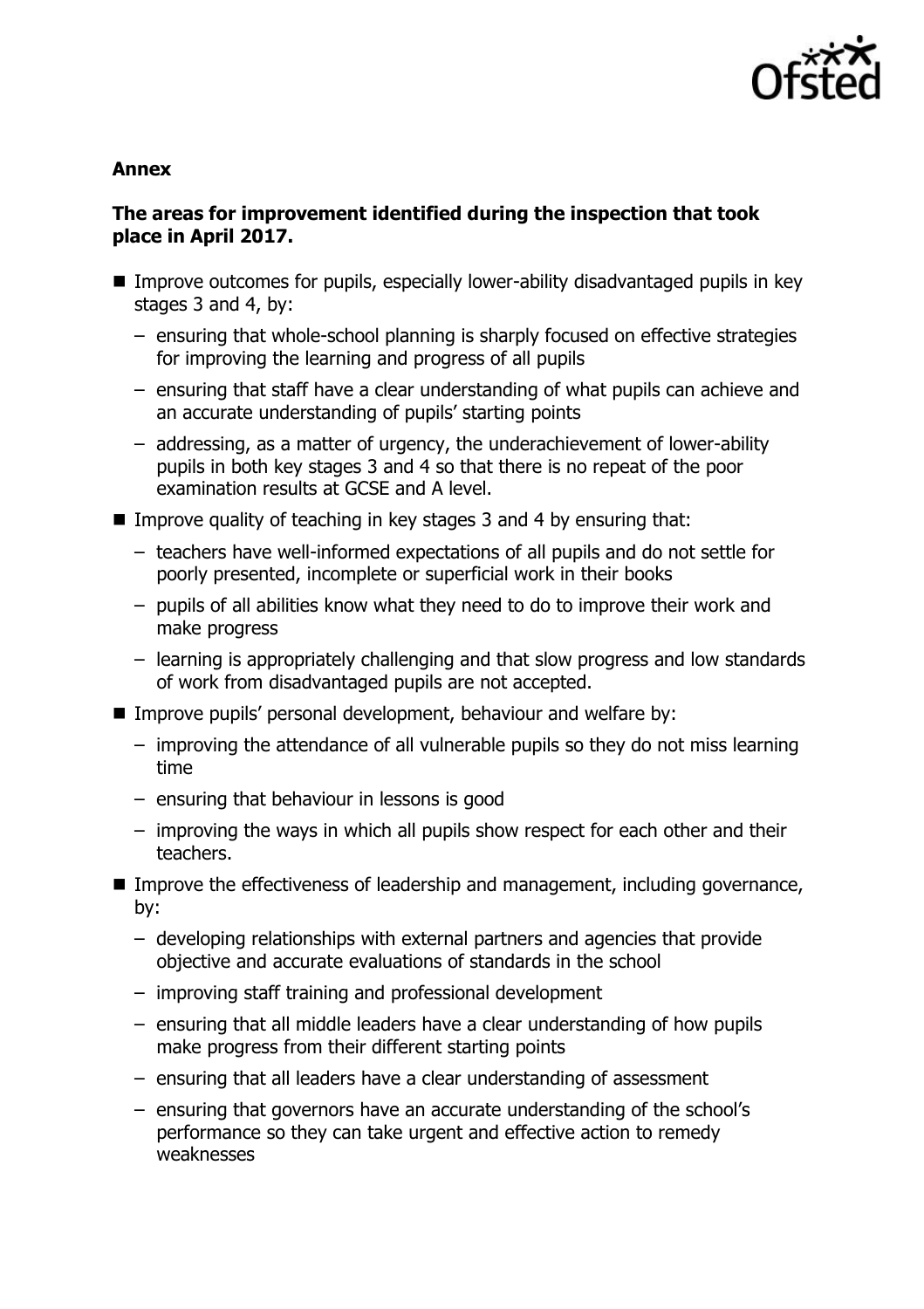

- making sure the curriculum is fit for purpose and offers pupils appropriate courses that add value to their learning including in humanities, languages and creative subjects
- making sure that leaders review the impact of their choices for courses that whole year groups are required to take, to ensure that these courses help pupils in future education, employment or training.
- Improve the effectiveness of 16 to 19 programmes of study by:
	- making sure that all students following A-level courses achieve grades that reflect their abilities
	- improving the teaching of A-level courses so that academic rigour is more consistent and the highest grades are achieved.

An external review of the school's use of the pupil premium should be undertaken in order to assess how this aspect of leadership and management may be improved.

An external review of governance should be undertaken in order to assess how this aspect of leadership and management may be improved.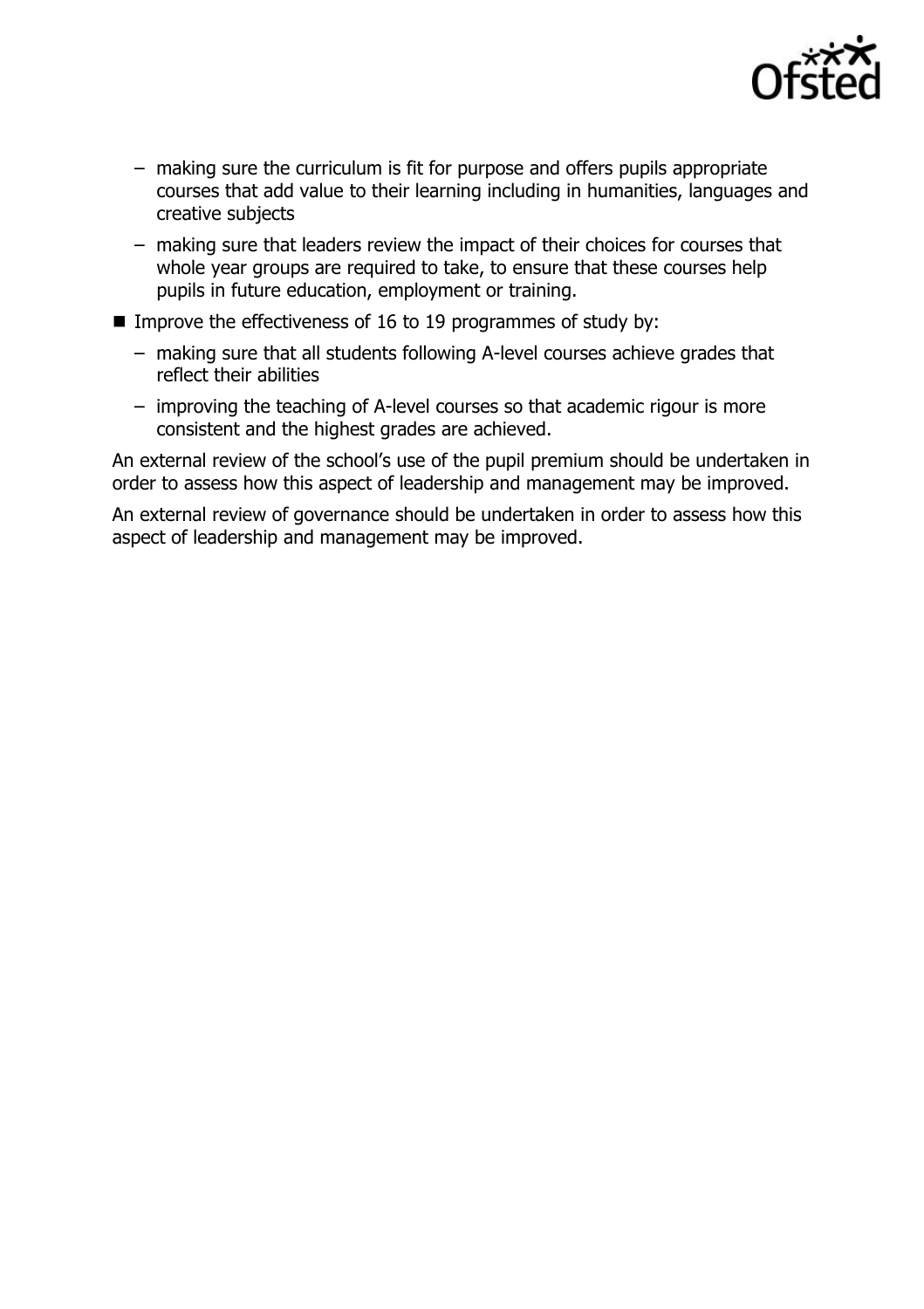

### **Report on the second monitoring inspection on 10 to 11 October 2018**

#### **Evidence**

Inspectors assessed the impact of leaders' actions taken since the last monitoring inspection.

Meetings were held with the principal, the vice-principal, other leaders and staff. The lead inspector met with four members of the local academy council (LAC), including the chair and the vice-chair, and the chief executive officer of the trust. He also had a telephone conversation with two consultants commissioned by the trust to provide support.

Inspectors made short visits, with senior leaders, to a range of lessons in every key stage. Inspectors looked at pupils' work and spoke to pupils formally and informally. They also observed behaviour in lessons and during social time.

Various school documents were scrutinised, including the school's self-evaluation, improvement plans and minutes of meetings of the LAC and the board of trustees. Information about safeguarding and pupils' progress, behaviour, attendance and welfare were also analysed.

The opinions of parents were considered through 130 responses to Parent View, Ofsted's online questionnaire.

# **Context**

Since the last monitoring inspection, the extended senior leadership team has been reshaped to include the principal, a vice-principal, two assistant principals and six directors of teaching and learning. A vice-principal and two assistant principals have left the school and a director of teaching and learning has been seconded to the role of assistant principal. New directors of humanities and science began working at the school in September 2018, and the head of faculty for creative subjects has been promoted to director of creative. A member of the English faculty has been seconded to the role of director of English and the new head of Year 8 has been internally promoted.

A new teacher in charge within science and a Spanish teacher have been appointed, along with a full-time and a part-time teacher of mathematics. A lead practitioner of mathematics also joined in September 2018 but has since left the school. A newly qualified teacher of drama joined the school at the start of the academic year and four members of support staff and three apprentice teaching assistants began working at the school at the same time. A cover supervisor has been seconded to the role of school librarian.

The head of English, the head of science, a leader in English, a leader in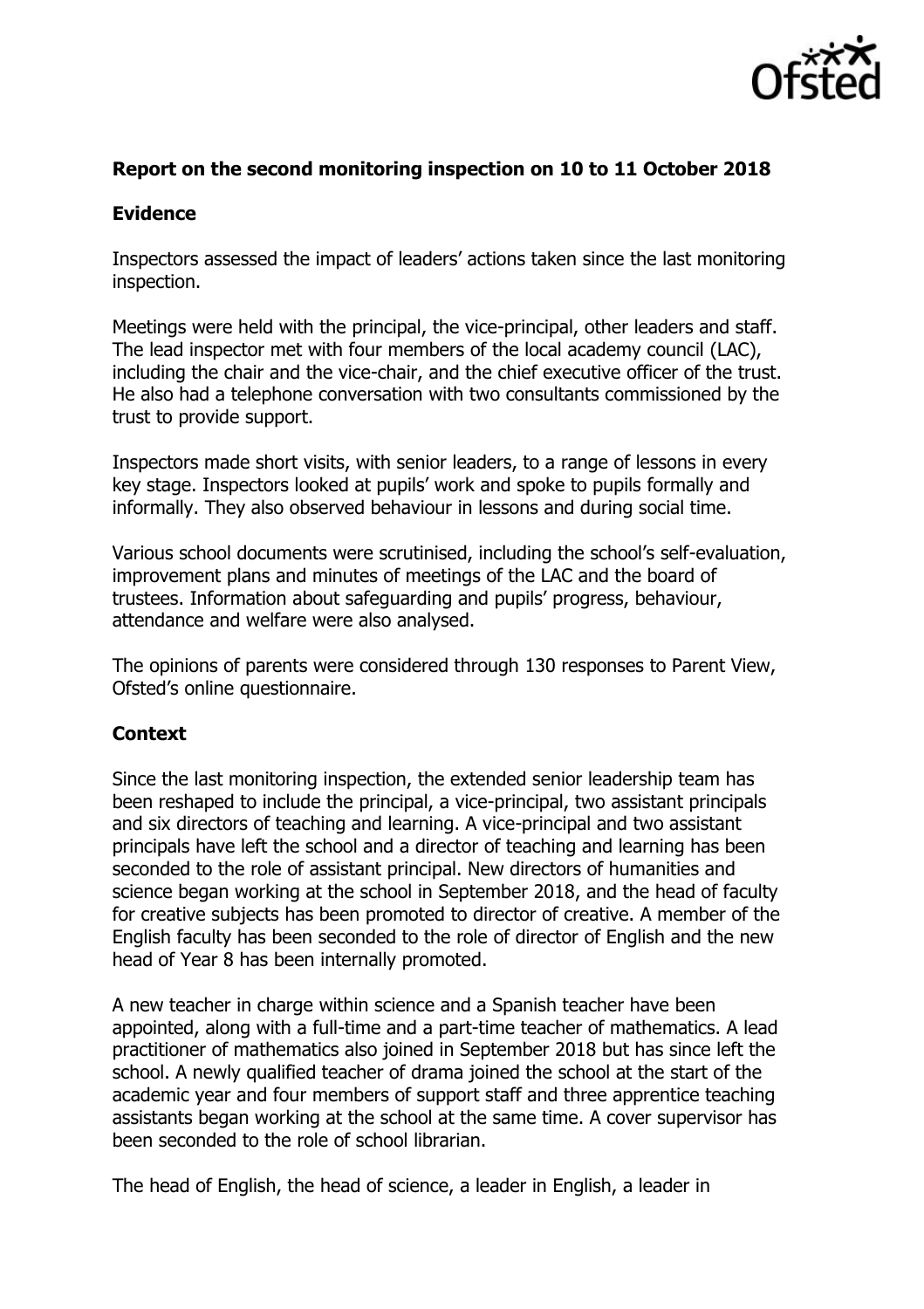

mathematics and two teachers of mathematics left the school in August 2018. One teacher is currently on maternity leave.

In September 2018, a new chair and vice-chair of the LAC were appointed. The previous chair and vice-chair are no longer members of the LAC. The former chair of the LAC has remained on the trust board.

#### **The effectiveness of leadership and management**

Leaders and managers have a thorough understanding of the school's strengths and weaknesses. They are using this knowledge to inform effective action towards the removal of special measures.

The school's development plan addresses the school's priorities by outlining carefully-thought-out strategies to improve the quality of education provided. The plan builds on the trust's statement of action, which was judged to be fit for purpose at the time of the last monitoring inspection.

Leaders now evaluate the impact of their actions more systematically and refine plans accordingly. However, as many developments are relatively new, they are yet to have a full impact.

The principal and vice-principal have high expectations and they have raised aspirations of staff and pupils. They have developed a more positive culture in the school. Staff understand what still needs to be done and are working well together for the benefit of the pupils.

The extended senior leadership team is having a positive impact on school improvement. Directors are taking action to improve the provision and outcomes in their areas of responsibility and they are influencing whole-school developments. They coach and challenge middle leaders, but subject and pastoral leadership are not consistently strong. Senior leaders have correctly identified developing middle leadership as an area for development.

Staff value the training that they receive, and many are taking more responsibility for their own professional development. Leaders regularly give instant feedback to staff about what they are doing well and points to consider for improvement. This encourages staff to reflect on how to develop their practice further.

The curriculum is broad and balanced and provides pupils with wider opportunities to study creative subjects than it did in the past. It focuses on allowing pupils to acquire academic knowledge and skills over time while also promoting personal development. However, as the current model is relatively new and as there was poor teaching in the past, the curriculum has not led to good outcomes in external examinations.

Leaders have ensured that the coordination and collaboration between the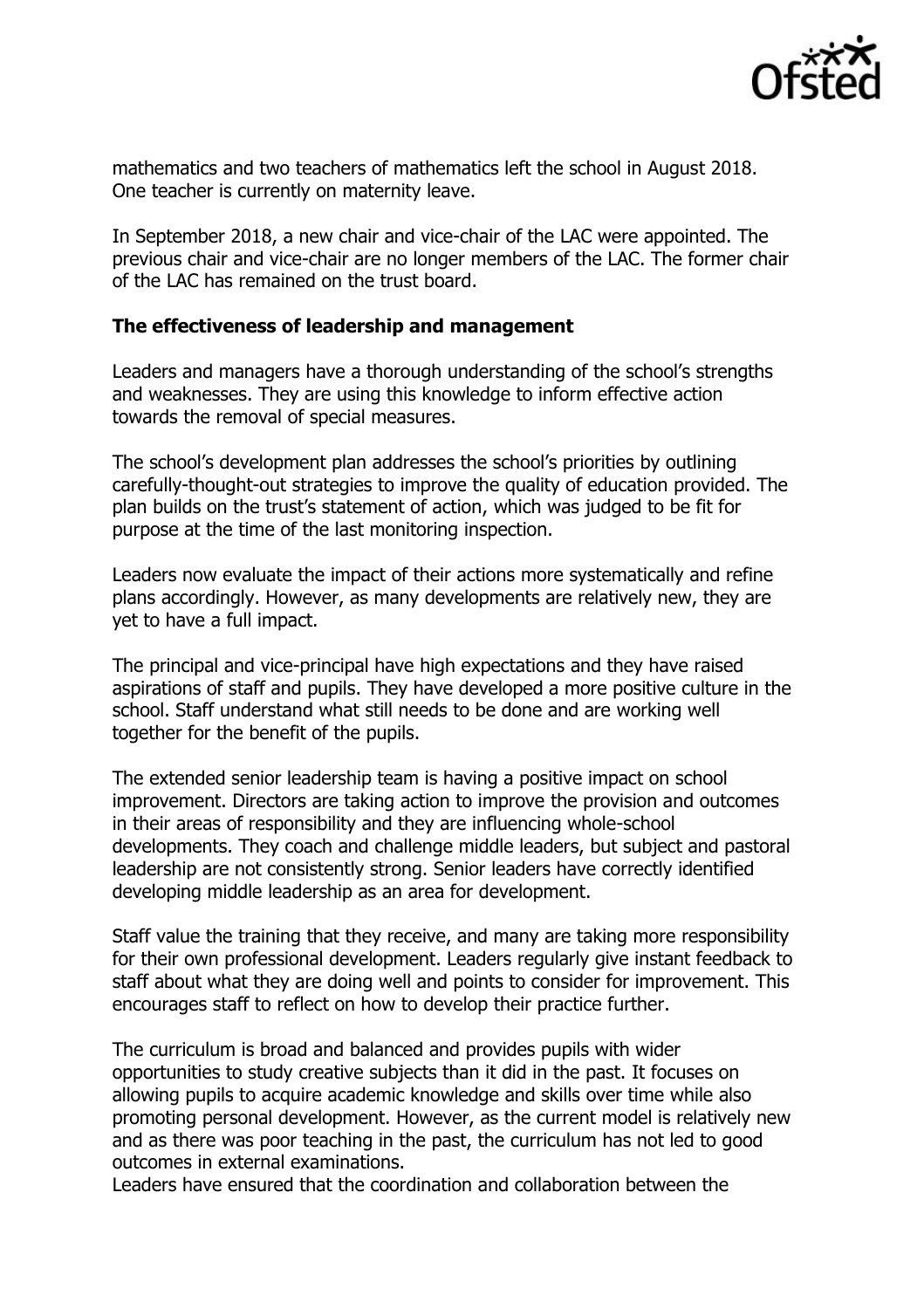

pastoral team, Chase View Support Centre and staff who support pupils who have special educational needs (SEN) and/or disabilities is beginning to improve. Pupils who have SEN and/or disabilities do very well in Year 7. However, the impact of the provision for this group of pupils has been variable over time. Pupils who have SEN and/or disabilities make slower progress, attend less frequently and are excluded more often than the national averages.

Year 7 catch-up funding was used well to help targeted pupils improve their knowledge and skills in English. However, it had a limited impact in mathematics last year. Consequently, leaders have amended the strategies used to help pupils improve their mathematical knowledge and skills.

Last year, pupil premium funding was used for a range of interventions to broaden experiences and improve disadvantaged pupils' outcomes. As a result, targeted pupils took part in trips and visits. The attendance of disadvantaged pupils improved, fewer were regularly absent and incidents of inappropriate behaviour declined. The attainment of disadvantaged pupils in Year 11 in English and mathematics moved closer to that of other pupils nationally. However, as a result of poor results in science and humanities in particular, the differences in attainment widened between disadvantaged pupils and other pupils. Despite improvements, disadvantaged pupils are still absent and excluded more often than other pupils.

There is a strong safeguarding culture in the school and this aspect of the school's work continues to be well led. Staff are well trained, and they are kept up to date. Pupils are taught to stay safe and the vast majority of parents who responded to Parent View believe that their children feel safe in school.

Staff and governors continue to work well with parents. Communication is good, and leaders use meetings, social media, the school's website and newsletters to keep parents informed of developments. The recent parents' forum was well attended and most parents who made their views known during the inspection would recommend the school to another parent.

Governance has continued to improve. Members of the LAC have a clear understanding of the strengths and weaknesses of the school and hold leaders to close account. They focus on the impact of actions, ask challenging questions, request additional information and follow up matters. They focus on the school's priorities.

Staffordshire University Academy Trust has continued to provide effective support and challenge to school leaders. The trust provides a range of services, commissions good-quality external support and facilitates staff development. The chief executive officer uses his knowledge, skills and experience to mentor leaders and hold them to close account.

**Quality of teaching, learning and assessment**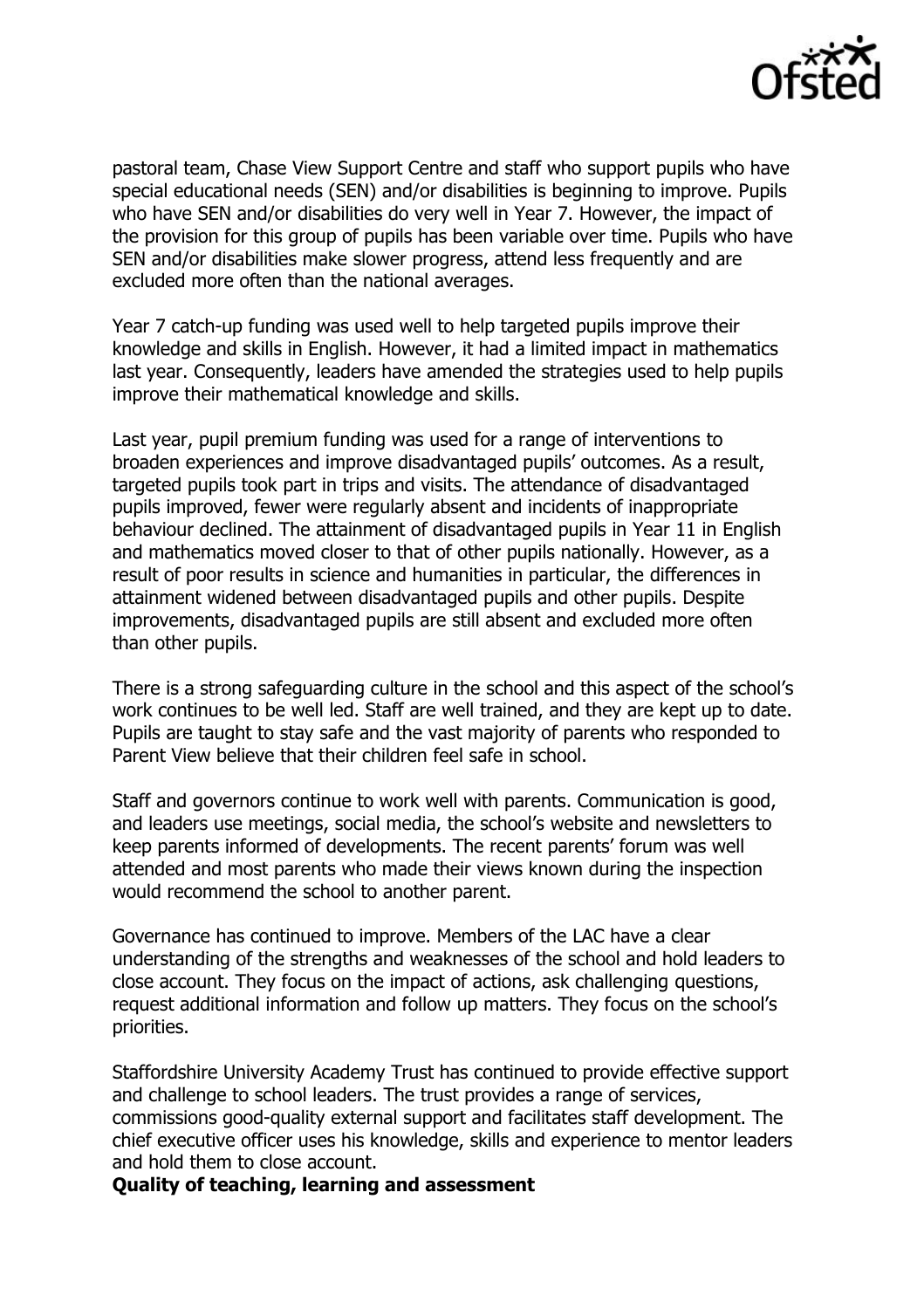

Teaching is improving as a culture of higher expectations is emerging. Teachers have a clearer understanding of what pupils can achieve and there is some strong practice in English and creative and vocational subjects in particular.

Pupils usually behave well in class and show respect for staff and other pupils. In some lessons they are given the opportunities to develop the characteristics of confident learners by tackling problems independently, working well with other pupils and displaying resilience when they encounter difficult tasks. At times, though, when the activities are less engaging, pupils sit quietly and do little.

Inconsistencies remain as the strategies that leaders have introduced to improve teaching are not yet embedded throughout the school. When teaching has less impact, expectations are not high enough. Staff have not planned to meet the needs of pupils with different starting points. The most able pupils are not challenged to make strong progress, questions are not used well to check understanding, teaching assistants are not well deployed and learning is not moved on at the appropriate pace. Too often, teachers focus on the task rather than the learning that they want to take place.

As staff do not use the school's marking policy consistently well, the quality of feedback that pupils receive is variable. However, there is strong practice in English and pupils are now being given more opportunities to write at length in different subjects. Pupils have more pride in their work and presentation is improving.

As a result of many staff not forecasting grades accurately, leaders have correctly identified improving the accuracy of assessment information as an area for development. They are beginning to address this but, once again, it is too early to assess the impact of their actions. This will be looked at during the next monitoring visit.

#### **Personal development, behaviour and welfare**

Behaviour has continued to improve. After consultation with staff and pupils, the 'RESPECT' code has been revised to incorporate 'support one another' and the behaviour management system has been redeveloped. Staff now manage behaviour more effectively and pupils are taking more responsibility for their actions. 'Team SUA' is starting to embed.

The school is calm and orderly during social time and less learning time is lost now as a result of disruption. The number of instances of inappropriate behaviour has reduced and the number of fixed-term exclusions has declined slightly. However, a higher proportion of pupils are excluded than average and too many pupils who have SEN and/or disabilities and disadvantaged pupils are excluded. There have been very few incidents of bullying recorded since the last inspection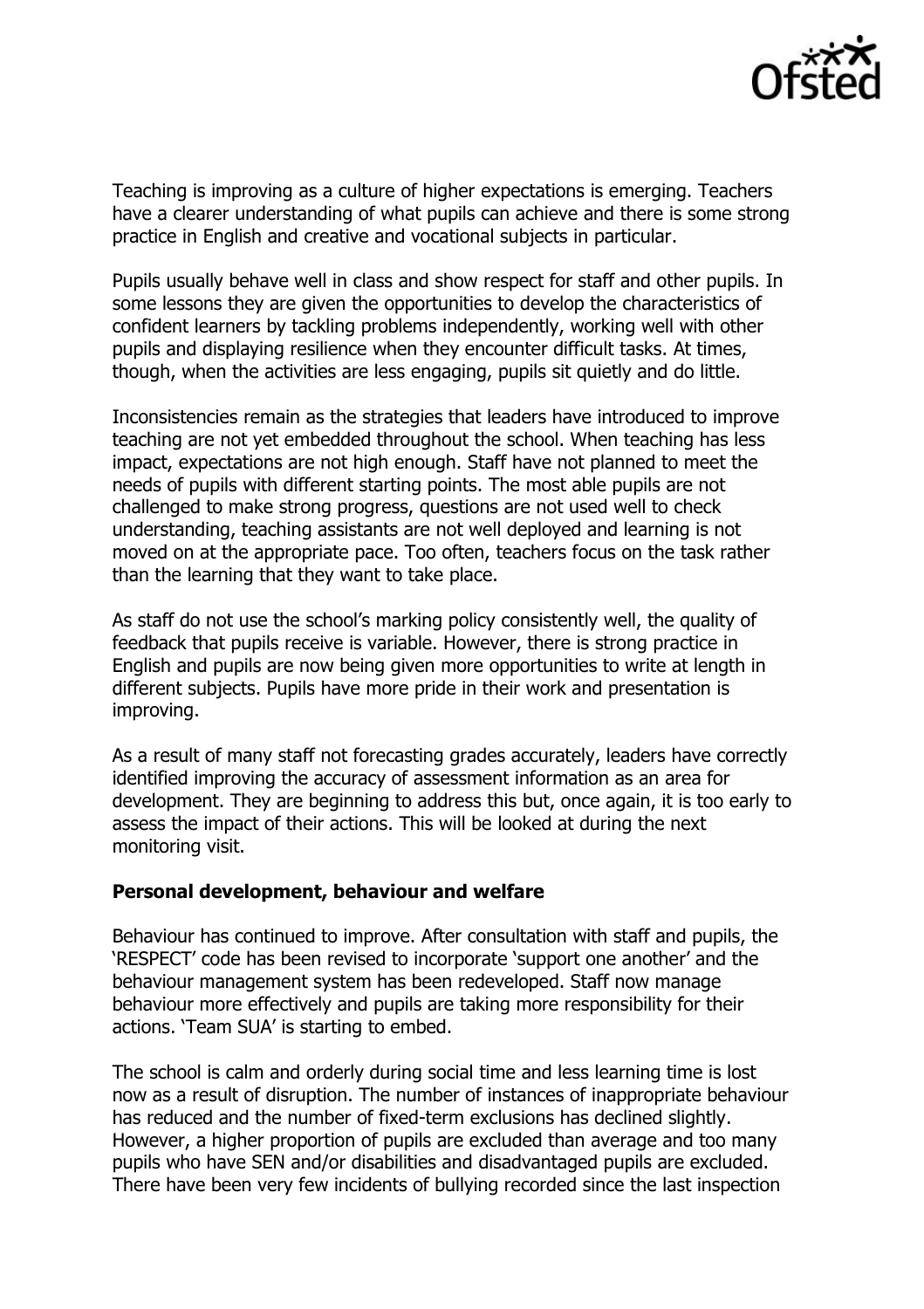

and pupils say that bullying is rare. They have been taught about the impact of bullying and know how to report concerns. Pupils are confident that staff would follow up any issues that they raised.

The importance of regular attendance has a higher profile and the attendance intervention manager is having a positive impact through her work with families. Attendance has remained just above the national average and persistent absence has declined. However, girls have lower attendance than boys. The attendance of pupils who have SEN and/or disabilities has declined and is now lower than that of others and disadvantaged pupils are still absent too often.

The pastoral system has been strengthened and the role of the form tutor has been enhanced. Staff are now taking more responsibility for following up issues related to attendance, behaviour and personal development. However, the 'form tutor first' approach is not yet fully embedded.

Personal development, behaviour and welfare are promoted well at alternative provision. Good communication and robust systems ensure that pupils are safe when they attend Cannock Chase Skills and the Innovation Hub. The provision is helping to re-engage many of the pupils in their education. All have better attendance at the hub than in school and most have improved their attendance at school since starting their placement.

The quality of careers education has improved and contributed to all of last year's Year 11 pupils moving onto appropriate destinations.

# **Outcomes for pupils**

Some individual pupils did very well in last summer's external examinations. English outcomes improved and results in mathematics improved slightly. Consequently, greater proportions of pupils gained standard, strong or high passes in both English and mathematics than in 2017.

Low-prior-attaining pupils made faster progress than the national average and pupils did well in sport, business, catering and product design. However, overall progress and attainment declined in 2018.

Middle-prior-attaining pupils and the most able pupils made slower progress than they should have done, and disadvantaged pupils made slower progress and attained less well than other pupils. The progress of pupils who have SEN and/or disabilities also declined and was slower than that of other pupils with similar starting points.

Outcomes were poor in science, history and geography. Few pupils studied a modern foreign language at GCSE level and outcomes in mathematics did not match those in English. Forecast grades from staff were largely inaccurate.